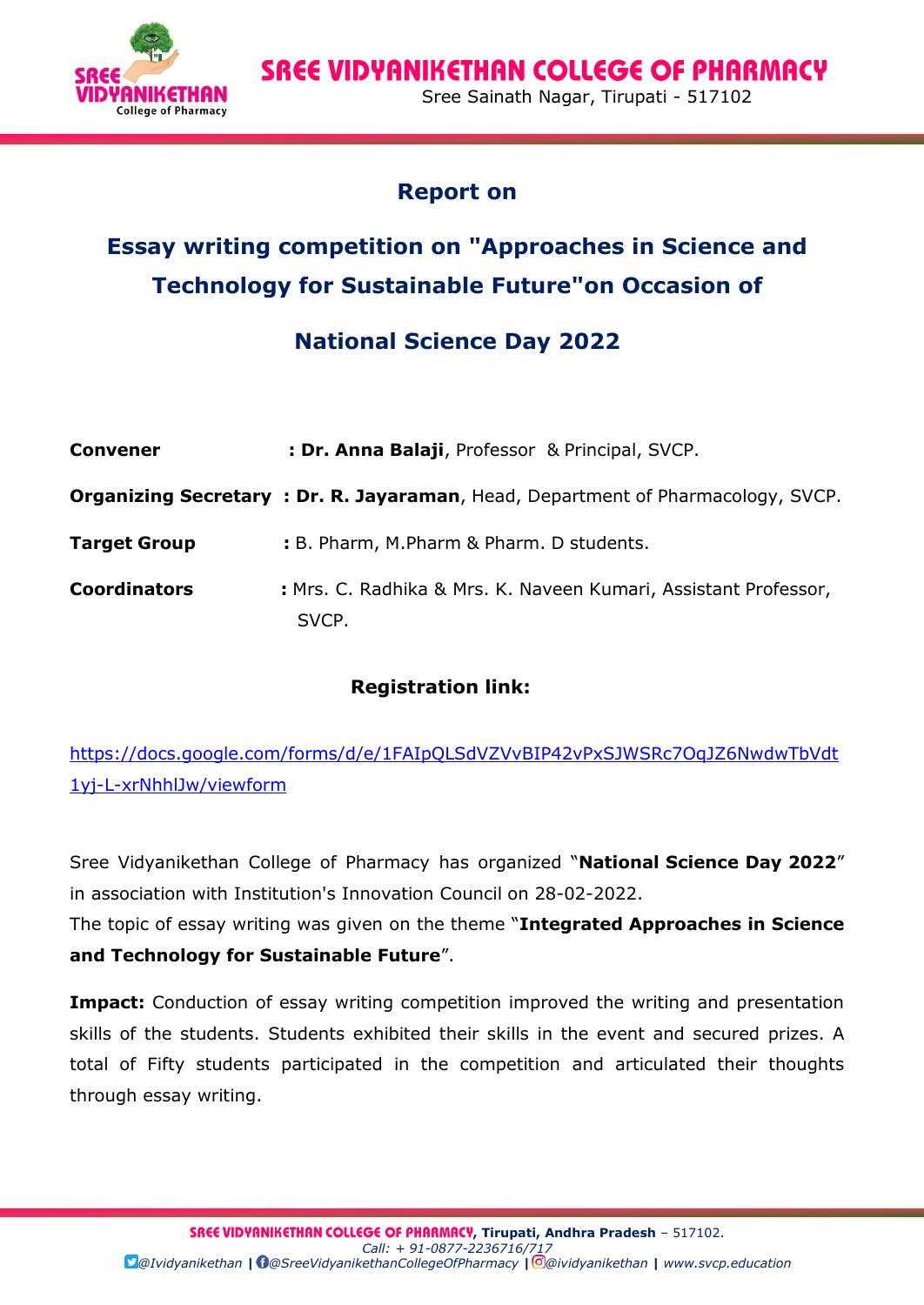

**SREE VIDYANIKETHAN COLLEGE OF PHARMACY FRIMETHAN** Sree Sainath Nagar, Tirupati - 517102

### **List of winners in the event**

| Event                          | <b>Participant Name</b> | <b>Course</b>  | <b>Prize</b> |
|--------------------------------|-------------------------|----------------|--------------|
| <b>Essay</b><br><b>Writing</b> | M. Murali Naik          | II B. Pharmacy |              |
|                                | Devika                  | I B. Pharmacy  |              |
|                                | M. Ruchitha             | II Pharm.D     |              |

#### **Photo Gallery of Essay Writing Competition on National Science day 2022**